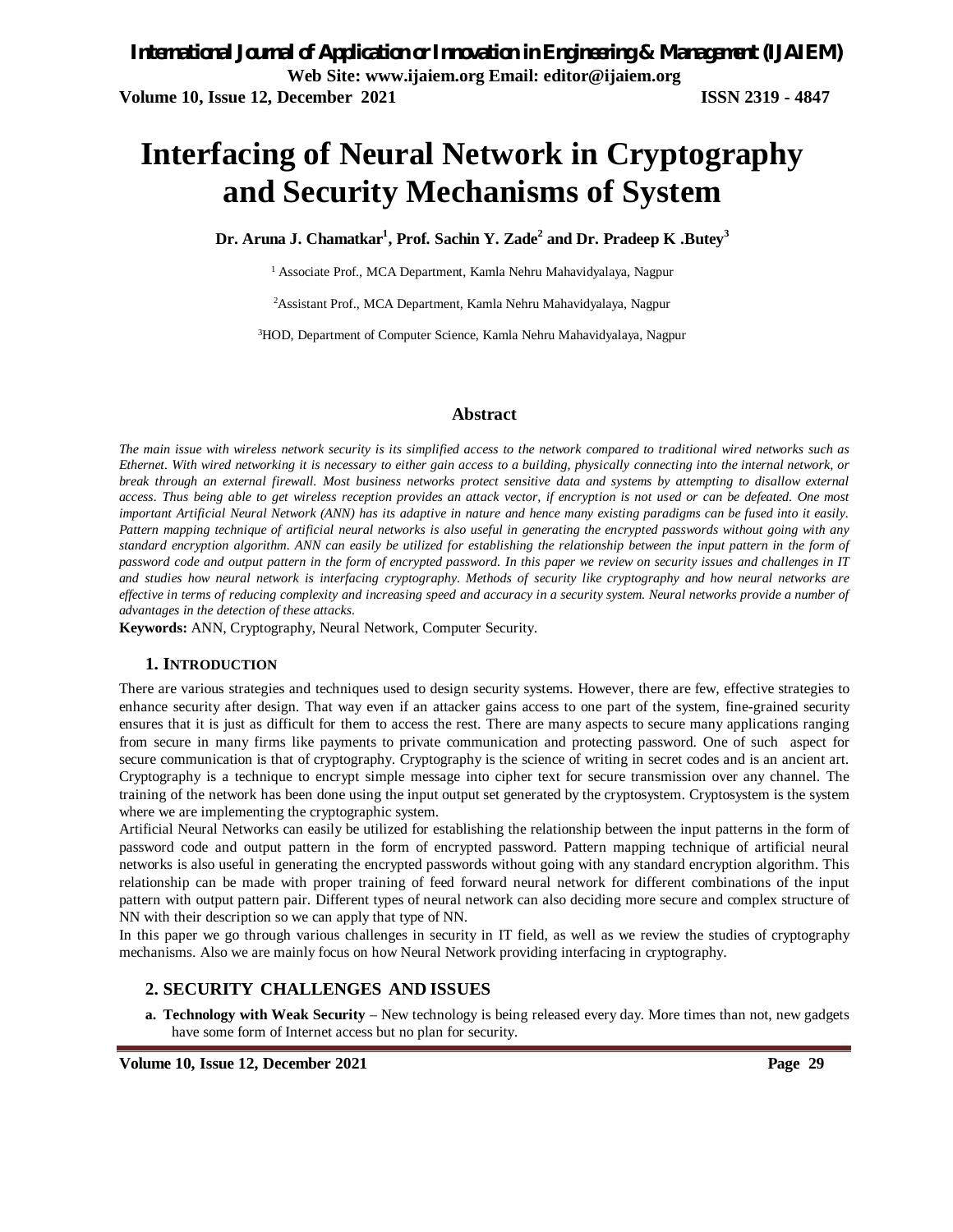# **Volume 10, Issue 12, December 2021 ISSN 2319 - 4847**

- **b. Social Media Attacks**  Users of internet (attacker) are leveraging social media as a medium to distribute a complex geographical attack.
- **c. Mobile Malware**  Security experts have seen risk in mobile device security since the early stages of their connectivity to the Internet far less concerned than they should be.
- **d. Third-party Entry**  Cybercriminals prefer the path of least resistance. Target is the poster child of a major network attack through third-party entry points.
- **e. Neglecting Proper Configuration**  Companies continue to neglect the importance of properly configuring security settings.
- **f. Outdated Security Software** –Software is developed to defend against known threats. That means any new malicious code that hits an outdated version of security software will go undetected.
- **g. Social Engineering** –. They have turned to reliable non-technical methods like social engineering, which rely on social interaction and psychological manipulation to gain access to confidential data.
- **h. Lack of Encryption**  Protecting sensitive business data in transit and at rest is a measure few industries have yet to embrace, despite its effectiveness requires every computer to be encrypted.
- **i. Corporate Data on Personal Devices** Whether an organization distributes corporate phones or not, confidential data is still being accessed on personal devices.
- **j. Inadequate Security Technology** –The software is designed to send alerts when intrusion attempts and alerts are only valuable if someone is available to address them.

Here we are listing some security issues in information technology that are important to studies while Considering security mechanisms of system. By studying this challenges we need to focus towards the different aspects of security.

# **3. CRYPTOGRAPHY**

The goal of any cryptographic system is to exchange of information among the intended users without any leakage of information to others who may have unauthorized access to it. A common secret key could be created over a public channel accessible to any opponent. Neural networks can be used to generate common secret key. In case of neural cryptography, both the communicating networks receive an identical input vector, generate an output bit and are trained based on the output bit. The two networks and their weight vectors exhibit a novel phenomenon, where the networks synchronize to a state with identical time-dependent weights. The generated secret key over a public channel is used for encrypting and decrypting the information being sent on the channel.

There are some basic terms used in cryptography are as follows:

- $\Box$  Plain text The original message to be transferred to the other person.
- $\Box$  Cipher text The secret version of the plain text which is used for transferring.
- $\Box$  Key A secret code which is used to lock or unlock the plain text and the cipher text respectively.
- $\Box$  Encryption The process of converting plain text to cipher text.
- $\Box$  Decryption The process of converting cipher text to plan text.

# **4.NEURAL NETWORK**

An Artificial Neural Network is an information processing paradigm that is inspired by the way biological nervous systems, such as the brain, process information. The key element of this paradigm is the novel structure of the information processing system. It is composed of a large number of highly interconnected processing elements (neurons) working in unison to solve specific problems.

The structured of neural network consist of different types layers

i) Input Layer-It contains those units (artificial neurons) which receive input from the outside world on which network will learn, recognize about or otherwise process.

ii)Hidden Layer-These units are in between input and output layers. The job of hidden layer is to transform the input into something that output unit can use in some way.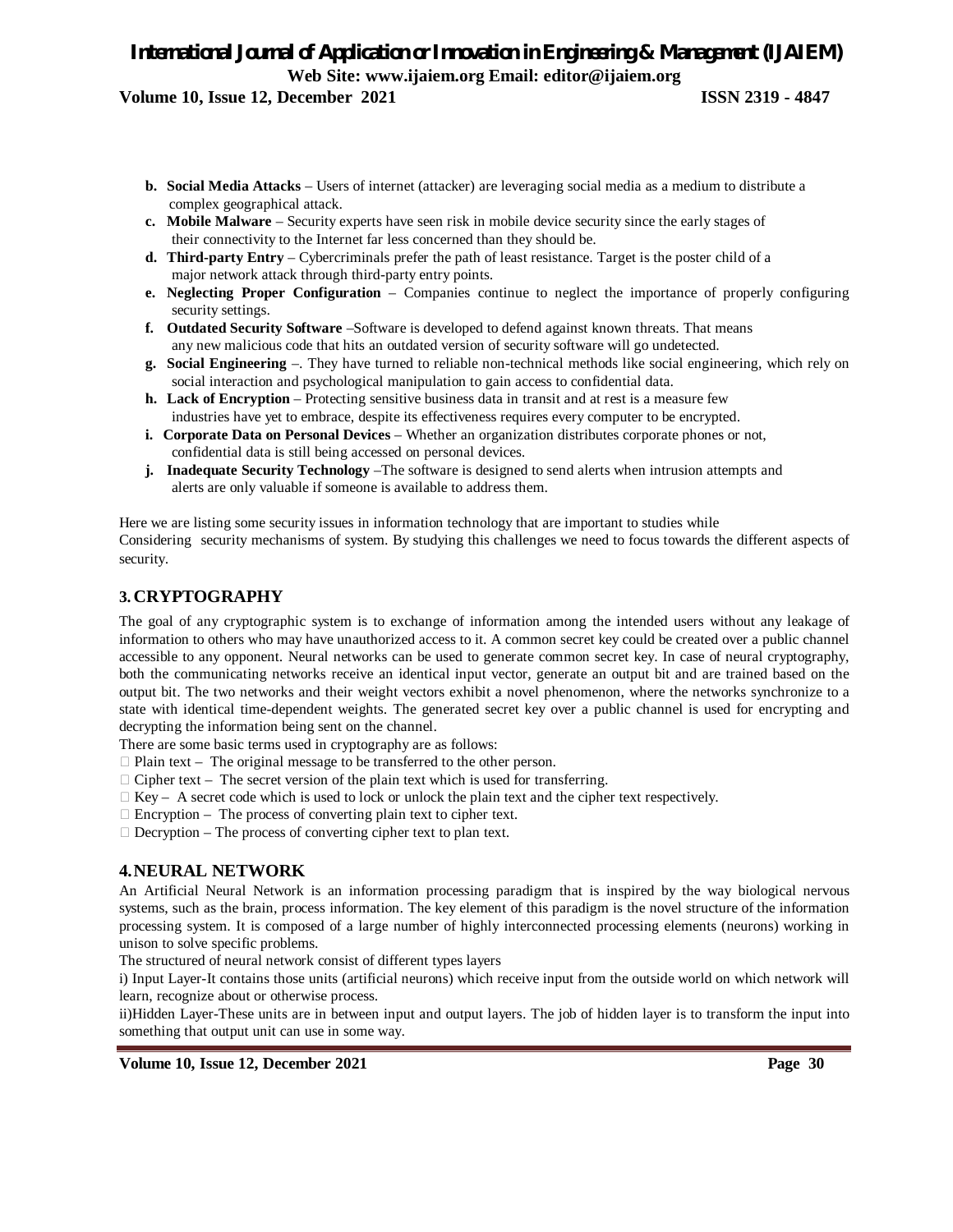# *International Journal of Application or Innovation in Engineering & Management (IJAIEM)* **Web Site: www.ijaiem.org Email: editor@ijaiem.org Volume 10, Issue 12, December 2021 ISSN 2319 - 4847**

 $_{\rm OUTPUT}$ PATTERN  $\label{eq:outp} \begin{minipage}{.4\linewidth} \begin{tabular}{l} \multicolumn{2}{c}{\textbf{OUTPUTLAYER}} \end{tabular} \end{minipage}$ HIDDEN LAYER WEIGHT CONNECTED<br>BETWEEN NEURON INPUT LAYER INPUTPATTERN

ii)Output Layer-It contains units that respond to the information about how it's learned any task.

#### **Figure 1 : Basic structure of Neural Network**

#### **4.1 FEATURES OF ANN**

**i) Adaptive learning:** An ability to learn how to do tasks based on the data given for training or initial experience.

ii) **Self-Organization:** An ANN can create its own organization or representation of the information it receives during learning time.

iii) **Real Time Operation:** ANN computations may be carried out in parallel, and special hardware devices are being designed and manufactured which take advantage of this capability.

iv) **Fault Tolerance via Redundant Information Coding:** Partial destruction of a network leads to the

Corresponding degradation of performance. However, some network capabilities may be retained even with major network damage.

#### **4.2 TYPES OF NEURAL NETWORK**

We go through the many types of neural networks available or that might be used in the development stage. They can be classified depending on their: Structure, Data flow, Neurons used and their density, Layers and their depth activation filters etc.

| Sr.<br>No. | <b>Types of Neural Network</b> | <b>Description</b>                                                                                                                                             |
|------------|--------------------------------|----------------------------------------------------------------------------------------------------------------------------------------------------------------|
|            | Perceptron (P)                 | The simplest and oldest model of Neuron, as we<br>know it. Takes some inputs, sums them up,<br>applies activation function and passes them to<br>output layer. |

#### **Table 1: Different types of neural network with their description**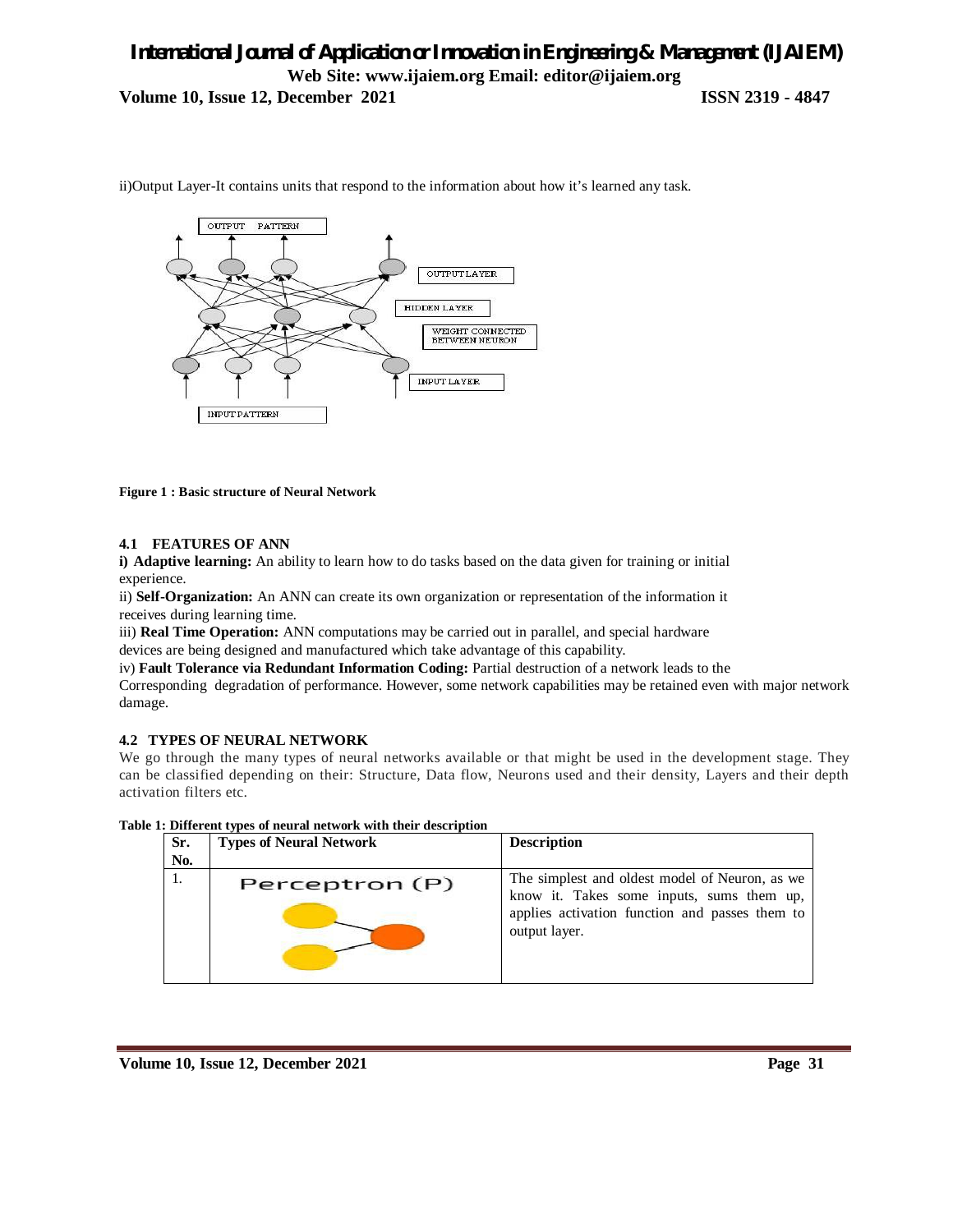**Volume 10, Issue 12, December 2021 ISSN 2319 - 4847** 

| $\overline{2}$ . | Feed Forward (FF)               | In single layer network, 'single layer' refers to                                                                                                                                                                                                                                         |
|------------------|---------------------------------|-------------------------------------------------------------------------------------------------------------------------------------------------------------------------------------------------------------------------------------------------------------------------------------------|
|                  |                                 | the output layer of computation nodes<br>1. all nodes are fully connected<br>2. activation flows from input layer to<br>output, without back loops<br>3. there is one layer between input                                                                                                 |
| 3                | Radial Basis Network (RBF)      | The Radial Basis Network is same as the Feed<br>forward NNs only in use radial basis<br>function as activation function instead<br>of logistic function                                                                                                                                   |
| $\overline{4}$   | Deep Feed Forward (DFF)         | DFF neural networks consist of FF NNs, but with<br>more than one hidden layer.                                                                                                                                                                                                            |
| 5                | Recurrent Neural Network (RNN)  | Type of neural network in which hidden layer<br>neurons has self-connections. Recurrent neural<br>networks possess memory. At any instance,<br>hidden layer neuron receives activation from the<br>lower layer as well as it previous activation value                                    |
| 6                | Long / Short Term Memory (LSTM) | This type introduces a memory cell, a special cell<br>that can process data when data have time gaps<br>(or lags). Memory cells are actually composed of<br>a couple of elements called gates, that are<br>recurrent and control how information is being<br>remembered and<br>forgotten. |
| 7                | Encoder                         | Auto encoders are used for classification,<br>clustering and feature compression.                                                                                                                                                                                                         |
| 8                | (HN)<br>Hopfield<br>etwork      | Hopfield networks are trained on a limited set of<br>samples so they respond to a known sample with                                                                                                                                                                                       |
|                  |                                 | the same sample.<br>Each cell serves as input cell before training, as<br>hidden cell during training and as output cell<br>when used.                                                                                                                                                    |

# **5.HOW NEURAL NETWORK INTERFACES IN CRYPTOGRAPHY**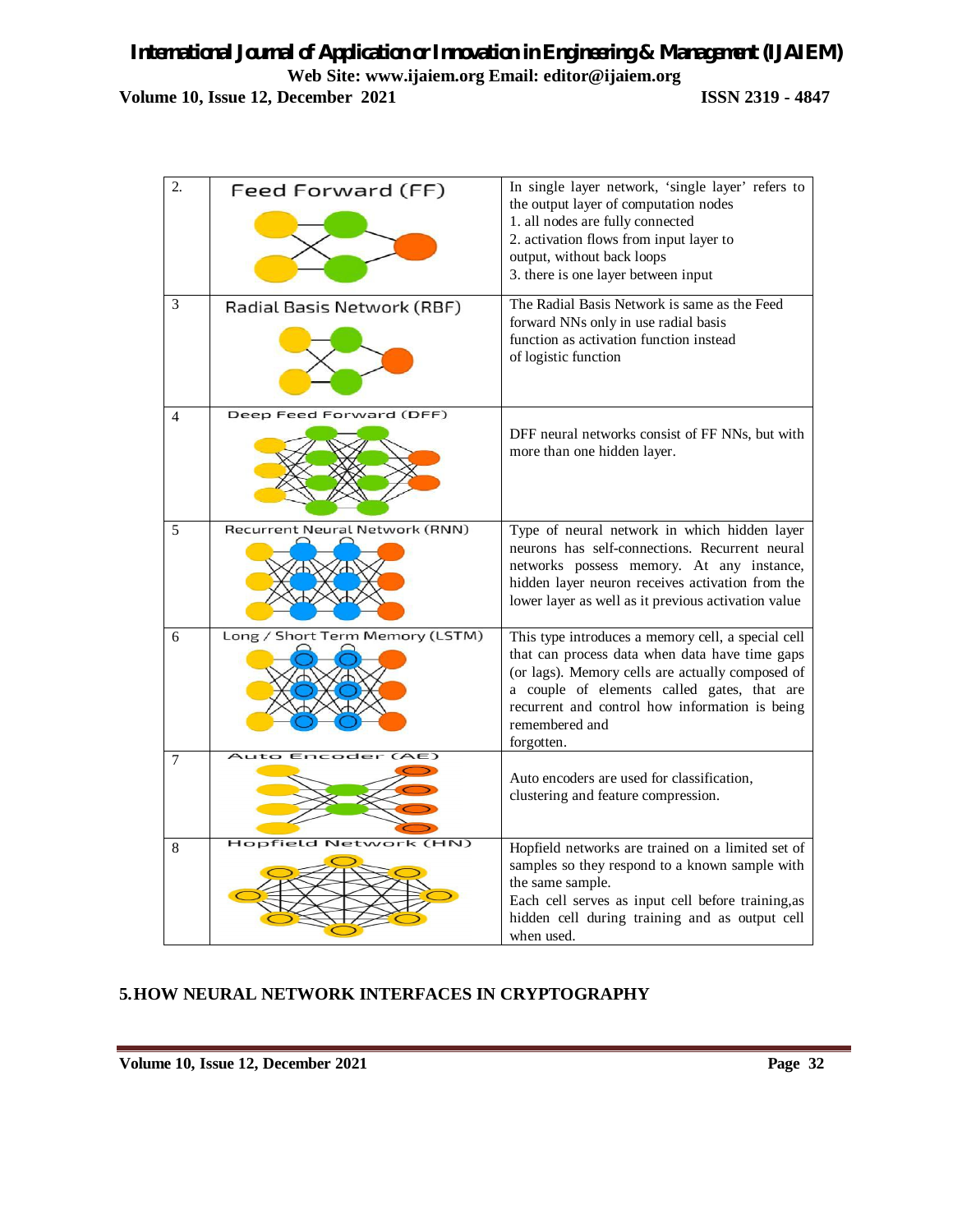### **Volume 10, Issue 12, December 2021 ISSN 2319 - 4847**

Neural cryptography deals with the problem of key exchange using the mutual learning concept between two neural networks. The two networks will exchange their outputs (in bits) so that the key between the two communicating parties is eventually represented in the final learned weights and the two networks are said to be synchronized. Security of neural synchronization depends on the probability that an attacker can synchronize with any of the two parties during the training process, so decreasing this probability improves the reliability of exchanging their output bits through a public channel. Artificial neural networks are used to classify functional blocks from a disassembled program as being either cryptography related or not. The resulting system, referred to as NNLC (Neural Net for Locating Cryptography). When training a neural network it is tempting to experiment with architectures until a low total error is achieved. The danger in doing so is the creation of a network that loses generality by overlearning the training data; lower total error does not necessarily translate into a low total error in validation. The resulting network may keenly detect the samples used to train it, without being able to detect subtle variations in new data.

# **5.1 SECURE PASSWORD**

Passwords are at present the most common method for verifying the identity of a user. This is a defective method; systems continue to use passwords because of their ease of use and ease of implementation. Among many problems are the successful guessing of user's passwords, and the intercepting of them or uncovering them online. When a particular user submits his login credentials, his username is given as input to network and we check whether the output of network and specified password are equal or not, if both are equal the user is authorized and rejected otherwise. A method is presented for choosing the best neural network architecture for a given data set based on observation of its accuracy, precision, and mean square error.

# **5.2 PSEDOCODE**

### **Following PSEDOCODE is used to encode secure password USERID and PASSWORD**

Step I. START Step II. INPUT USERID AND PASSWORD Step III. TRAIN THE NEURAL NETWORK FOR GIVEN USERID AND PASSWORD Step IV. USER SIGNIN BY TYPING USERID AND PASSWORD Step V. USERID IS ENCODED AND ACCEPTED BY NETWORK AS INPUT Step VI. OUTPUT OBTAINTED FROM NETWORK AND ENCODED PASSWORD ENTERED BY USER ARE COMPAIRED Step VII. IF NETWORK OUTPUT = PASSWORD THEN LOGIN SUCCESSFUL ELSE LOGIN FAILED END IF StepVIII. END

### **5.3 REPRESENTATION OF FLOW**

The method, based on, relies on k-fold cross validation to evaluate each network architecture k times to improve the reliability of the choice of the optimal architecture. The need for four separate divisions of the data set is demonstrated (testing, training, and validation, as normal, and a comparison set). Instead of measuring simply the total error the resulting discrete measures of accuracy, precision, false positive, and false negative are used. This method is then applied to the problem of locating cryptographic algorithms in compiled object code for two different CPU architectures to demonstrate the suitability of the method.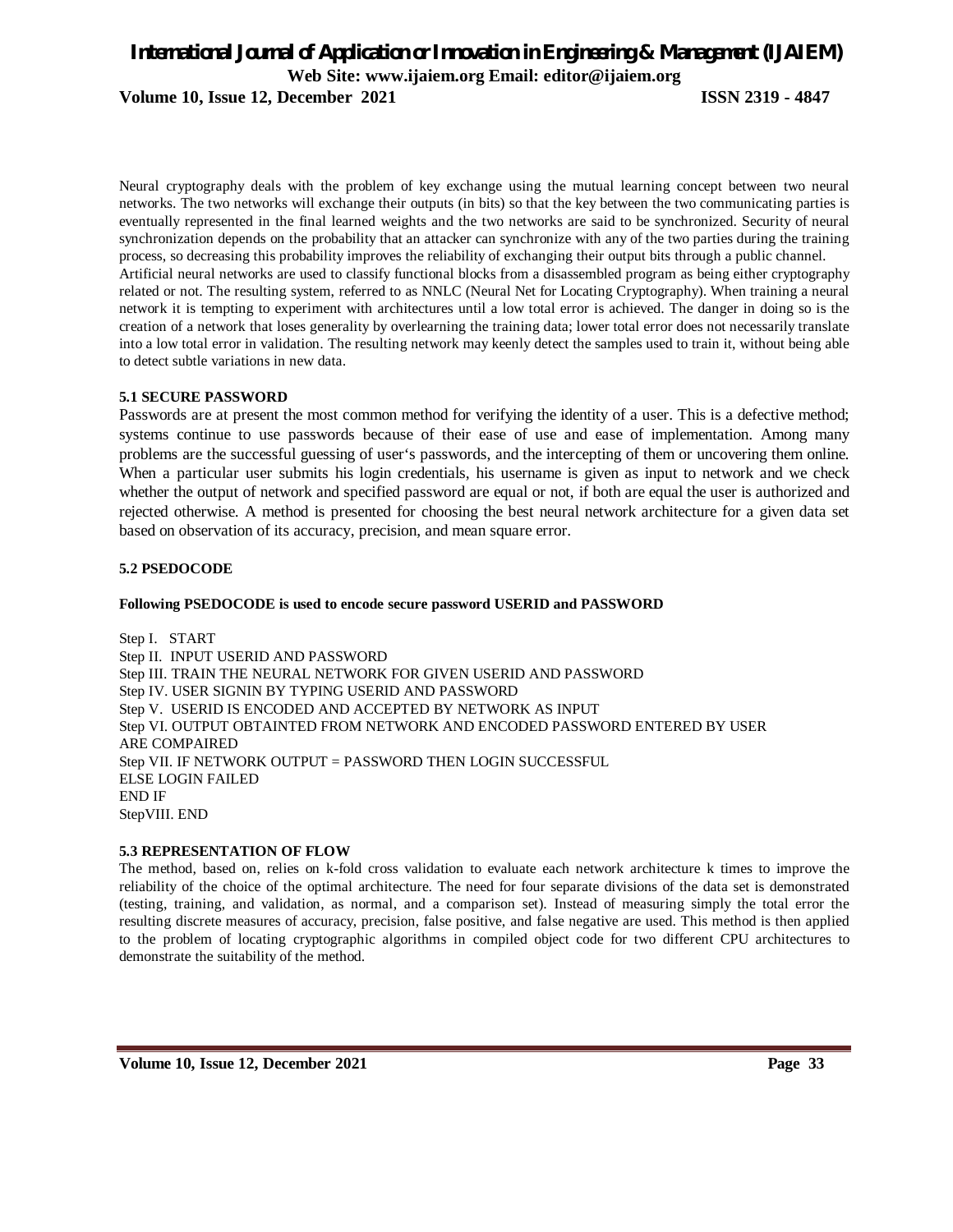**Volume 10, Issue 12, December 2021 ISSN 2319 - 4847** 



**Figure 2: Flowchart to represent Encoding Secure Password**

# **6.CONCLUSION**

In this paper we basically focusing review on security issues and challenges in IT as well as study the terms used in cryptography. For implementing the concept we studied the number of different types of Neural Network. We consider a Hopfield Neural Network of fully interconnected N neurons. In this network, we present N patterns of N bit each of bipolar nature. The associative memory property of the Hopfield Model will generate the associative pattern for every presented input pattern. Trained the neuron by providing known valued. It is used to Cryptographic Algorithm to secure Local Area Networking models of Neural Network.

# **7. References**

- [1] S.Z. Reyhani, M. Mahdavi, "User Authentication Using Neural Network in Smart Home Networks," International Journal of Smart Home, Vol 1 no 2, pp147, July 2007.
- [2] Jacek M. Zurada- " Introduction to Artificial Neural Network" Jaico Publishing House, 1999
- [3] Arvandi M., Wu S., Sadeghian A., Melek W. W., Woungang I.: Symmetric Cipher Design Using Recurrent Neural Networks.International Joint Conference on Neural Networks, pp.2039–2046, 2006.
- [4] Chi-Kwong C., Cheng L. M.: The convergence properties of a clipped Hopfield network and its application in the design of key stream generator. IEEE Trans. Neural Networks, 12, pp. 340–348, 2001.
- [5] Godhavari T., Alainelu N. R., Soundararajan R.: Cryptography Using Neural Network. IEEE Indicon 2005 Conference,, (I), pp. 11–13, 2005.
- [6] Guo D., Cheng L.-M., Cheng L. L.: A new symmetric probabilistic encryption scheme based on chaotic attractors of neural networks. Appl. Intell., 10(1), pp. 71–84, 1999.
- [7] Hagan M. T., Beale M. H., Demuth H. B.: Neural Network Toolbox User's Guide. TheMathWorks, Inc, 2009.
- [8 ] Stuart J. Russell and Peter Norvig ]"Artificial Intelligence A Modern Approach "
- [9] http://www.garykessler.net /crypto.html
- [10] ITSecurity. (2007) Network Security Threats for SMBs.

### **AUTHORS**



Dr. Aruna J. Chamatkar is Associate Professor at Kamla Nehru Mahavidyalaya, Nagpur. She has done PhD in Computer Science from RTM Nagpur University, Nagpur under the guidance of Dr. Pradeep K. Butey. Her research area is Data Mining and Neural Network.



Prof. Sachin Y. Zade is Assistant Professor at Kamla Nehru Mahavidyalaya, Nagpur. Currently pursuing PhD from RTM Nagpur University, Nagpur under the guidance of Dr. Pradeep K. Butey. His research area is Network Security and Neural Network.